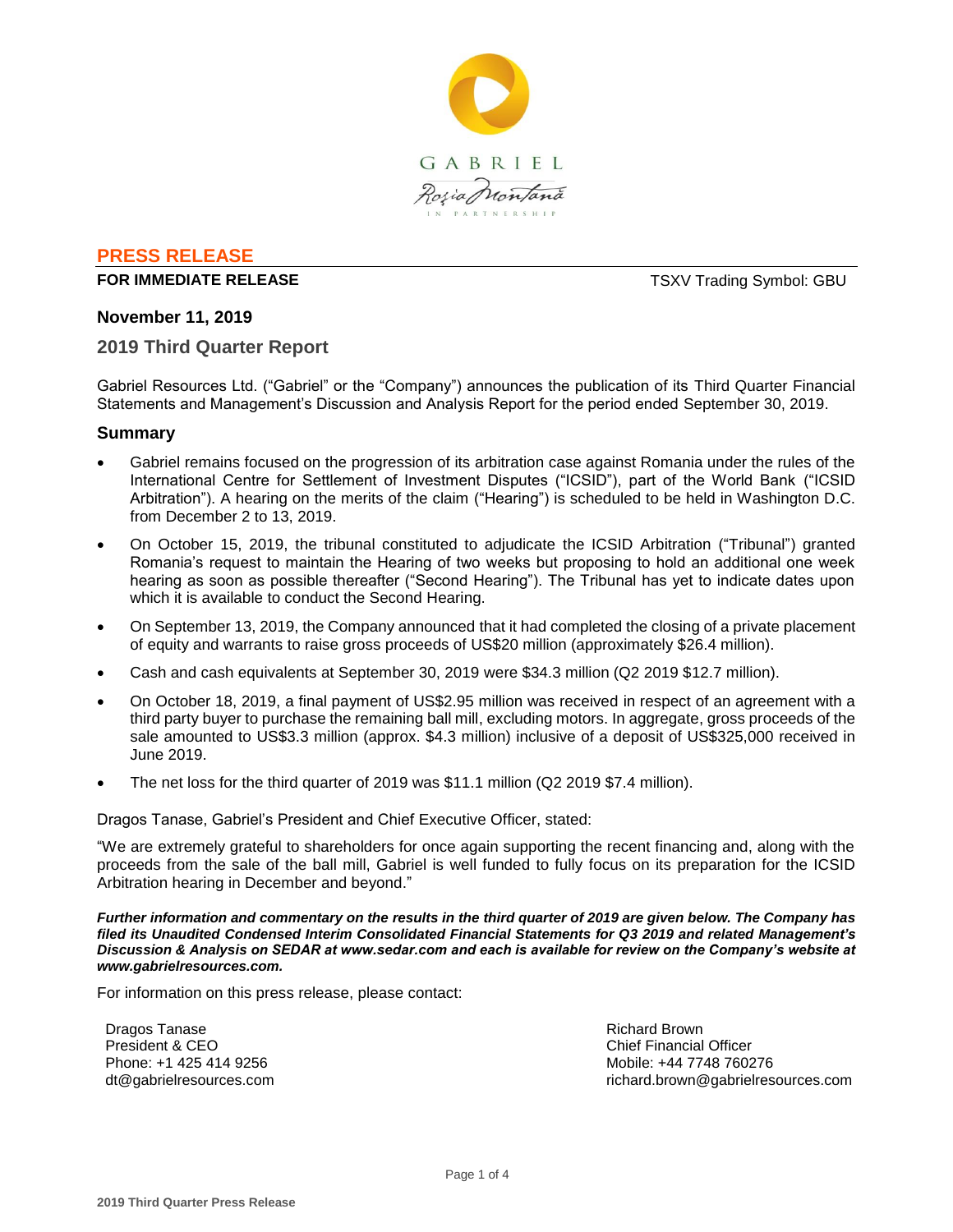*Neither TSX Venture Exchange nor its Regulation Services Provider (as that term is defined in policies of the TSX Venture Exchange) accepts responsibility for the adequacy or accuracy of this release.*

# **Further Information**

### **Status of the ICSID Arbitration**

- The ICSID Arbitration seeks compensation for all of the losses and damages suffered by the Company and its wholly-owned subsidiary, Gabriel Resources (Jersey) Ltd. (together "Claimants"), resulting from the Romanian State's ("Respondent") wrongful conduct and its breaches of the protections afforded by certain treaties for the promotion and protection of foreign investment to which Romania is a party against expropriation, unfair and inequitable treatment and discrimination in respect the Rosia Montană Project and the prospective gold, silver and porphyry copper deposits in the neighbouring Bucium concession area ("Projects") and related licenses.
	- $\circ$  On May 25, 2018, the Respondent filed a jurisdictional objection with the Tribunal challenging the jurisdiction of the Tribunal to hear the claims presented by Gabriel Resources (Jersey) Ltd. ("Jurisdictional Challenge").
	- o On November 2, 2018, Claimants filed its reply ("Reply") with ICSID, a comprehensive rebuttal of the legal and factual contentions raised in the Respondent's counter-memorial of February 22, 2018 ("Counter-Memorial"), and its response to the Jurisdictional Challenge.
	- $\circ$  On February 28, 2019, the Claimants and the Respondent filed their comments on an amicus curiae submission to the Tribunal by certain non-governmental organizations (or "non-disputing parties") who have opposed the Rosia Montană Project for many years.
	- o On May 24, 2019, Romania filed its rejoinder with ICSID ("Rejoinder") in response to the Company's Reply, together with its own reply to the Company's counter-memorial on the Jurisdictional Challenge; and
	- o On June 28, 2019, Gabriel filed its surrejoinder on the Jurisdictional Challenge ("Surrejoinder").
- On October 15, 2019, the Tribunal granted the Respondent's late request of September 26, 2019 to bifurcate the Hearing – maintaining the original Hearing of two weeks scheduled in December 2019 but proposing to hold an additional one week hearing as soon as possible thereafter.
- On October 25, 2019, the Tribunal and the parties held a telephone conference to discuss the organization of the Hearing. The Tribunal has yet to indicate dates upon which it is available to conduct the Second Hearing.
- Gabriel, together with its counsel, White & Case LLP, is currently preparing for the Hearing in December.
- Redacted versions of the core submissions in the case, including the Memorial, the Counter-Memorial, the Reply and the Rejoinder have been published on the ICSID website.

## **VAT Assessment**

- As previously reported, an assessment of a liability for value added tax in the amount of RON 27m (approximately \$8.6 million) ("VAT Assessment") was levied against Roșia Montană Gold Corporation S.A. ("RMGC"), together with a further demand in respect of RON 18.6 million (approximately \$6.0 million) of related interest and penalties, by the Romanian National Agency for Fiscal Administration ("ANAF"). The VAT Assessment relates to VAT refunds previously claimed and received by RMGC from the Romanian tax authorities in respect of RMGC's purchase of goods and services from July 2011 to December 2015.
- On February 6, 2019, the Alba Court of Appeal (Division for Administrative and Tax Claims) ruled in favour of RMGC's annulment challenge of the VAT Assessment. ANAF subsequently filed an appeal against this decision with the High Court of Cassation and Justice, and the first hearing date has been set as December 2, 2020. RMGC is contesting this appeal and a stay of enforcement granted by the Alba Iulia Court of Appeal remains in effect for the VAT Assessment and for the interest and penalties demand.
- The Company, along with RMGC, intends to pursue all available legal avenues to challenge the VAT Assessment along with the interest and penalties and to fully protect its rights and assets.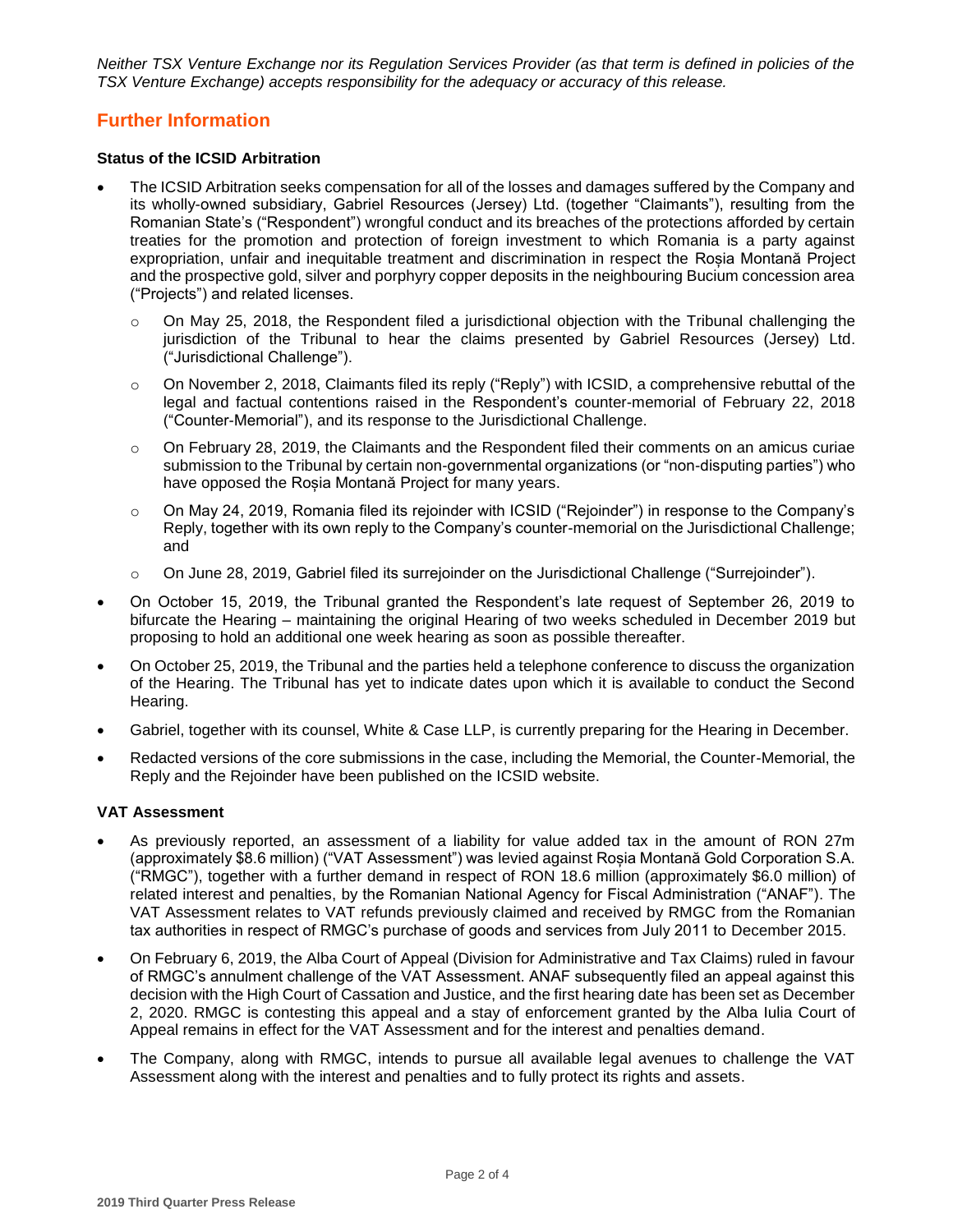### **Financing**

- On September 13, 2019, the Company completed closing of a non-brokered private placement of 81,730,233 units of the Company (the "Units"). Each Unit consists of one Common Share and one Common Share purchase warrant (Warrant") and was issued by the Company at a price of \$0.3225 per Unit for gross proceeds of US\$20 million (approximately \$26.4 million). Each Warrant entitles the holder to acquire one Common Share at an exercise price of \$0.645 at any time within five years of issuance. The new Common Shares and new Warrants issued are subject to a statutory 4-month hold period.
- This fundraising, together with existing treasury and the proceeds from the sale of long lead-time equipment described below, is expected to enable the Group to maintain its primary assets, including its License and associated rights and permits, and to fund general working capital requirements together with the material estimated costs associated with the Company advancing the ICSID Arbitration through the Hearing and the following year.

#### **Long Lead-Time Equipment**

- Long lead-time equipment comprised of crushing and milling equipment was originally procured by the Gabriel, and the group of companies of which it is directly or indirectly parent ("Group") between 2007 and 2009 for the operational phase of the Roșia Montană Project. The prospect of the long lead-time equipment being used in the future for the purpose for which it was purchased is now considered remote.
- On June 19, 2019, RMGC concluded an agreement with an interested buyer for an option to purchase the remaining ball mill, excluding motors, and received a non-refundable deposit of US\$325,000. A final payment of US\$2.95 million was received on October 18, 2019, for aggregate gross proceeds of US\$3.275 million (approx. \$4.27 million). Taking into account costs of sale, including commission to the Company's equipment broker, Gabriel added to its treasury net cash receipts of US\$2.3 million (approx. \$3.0 million).
- The Company continues, through its agents, to procure the sale of the remaining long lead-time equipment, comprising predominantly a SAG mill, gearless motor drive and ball mill motors.

#### **Liquidity and Capital Resources**

- Cash and cash equivalents at September 30, 2019 were \$34.3 million, inclusive of the above-mentioned deposit of approximately \$0.43 million.
- The Company's average monthly cash usage during Q3 2019 was \$1.5 million (Q2 2019: \$1.4 million). The higher cash usage in Q3 2019 compared to Q2 2019 was due principally to the increase in Arbitration related activities in the period, including analysing the Respondent's Rejoinder and preparing for the Hearing taking place in December 2019. At the end of Q3 2019, accruals for costs in respect of the ICSID Arbitration amounted to \$4.2 million (Q2 2019: \$1.4 million), primarily reflecting the acceleration in activities related to the Arbitration in the period.
- The Company believes that it has sufficient sources of funding to cover its planned activities for the foreseeable future, including the significant estimated costs associated with the Company advancing the ICSID Arbitration through the Hearing and the following year. Management continues to review the Company's activities in order to identify areas to rationalize expenditures.

#### **Financial Performance**

 The net loss for the third quarter of 2019 was \$11.1 million, a decrease of \$6.1m from a loss of \$17.2 million in the corresponding period in 2018, primarily due to lower costs related to the ongoing ICSID Arbitration and the inclusion in the 2018 operating loss of an expense of \$3.5 million in respect of settlement expenses paid to the former chief executive officer of the Group.

#### **About Gabriel**

Gabriel is a Canadian resource company listed on the TSX Venture Exchange. The Company's principal focus has been the exploration and development of the Roșia Montană gold and silver project in Romania. The Roşia Montană Project, one of the largest undeveloped gold deposits in Europe, is situated in the South Apuseni Mountains of Transylvania, Romania, an historic and prolific mining district that since pre-Roman times has been mined intermittently for over 2,000 years. The exploitation license for the Roşia Montană Project is held by Roșia Montană Gold Corporation S.A., a Romanian company in which Gabriel owns an 80.69% equity interest, with the 19.31% balance held by Minvest Roșia Montană S.A., a Romanian state-owned mining company.